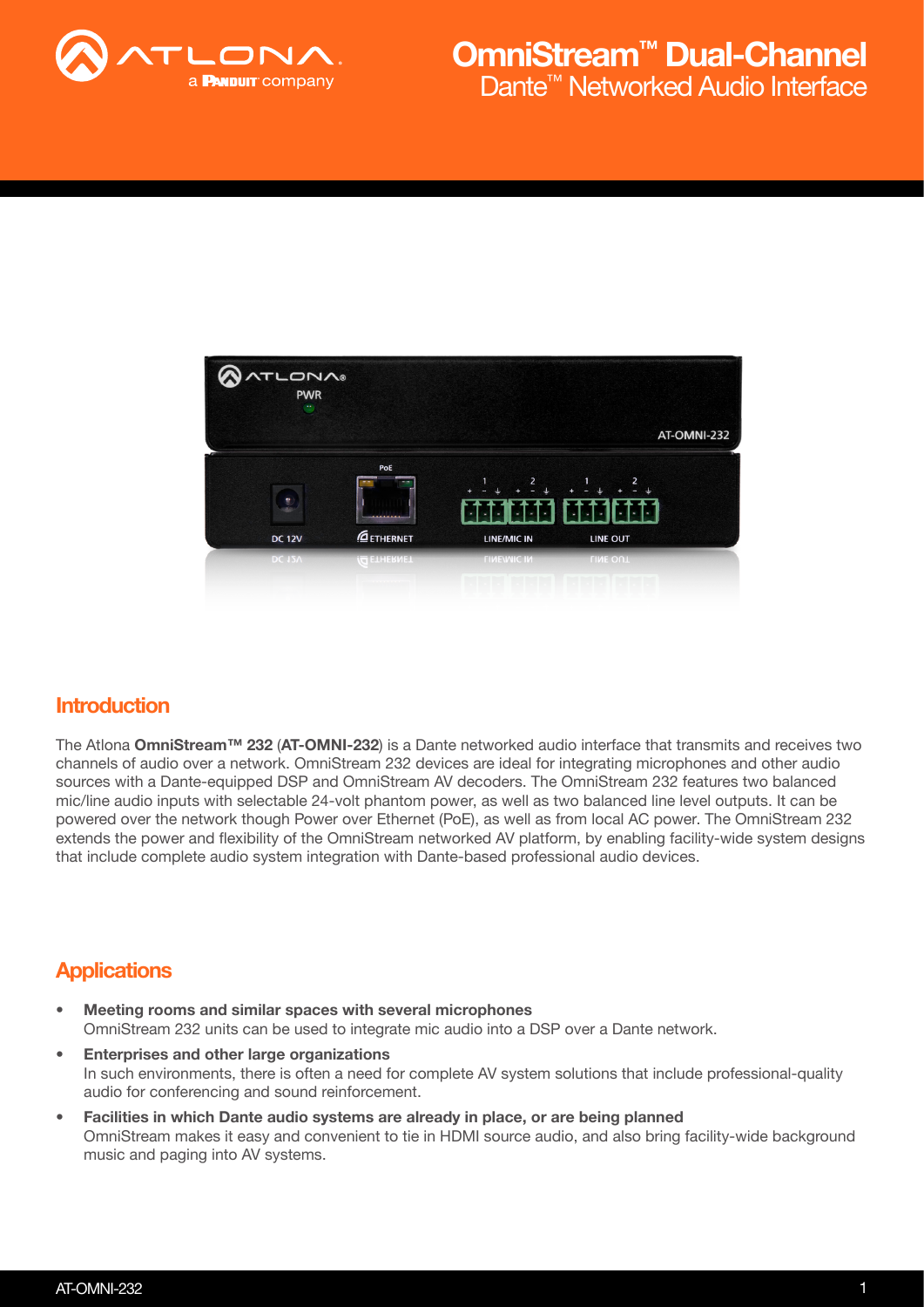

# Dante<sup>™</sup> Networked Audio Interface OmniStream™ Dual-Channel

## Key Features

#### Dual-channel Dante networked audio interface

- Expand the capabilities of OmniStream networked AV systems by integrating audio devices and digital signal processing.\*
- Allows a unified AV-over-IP platform for facility or enterprise-wide audio and video distribution.

\* The OmniStream 232 uses the Dante networked audio protocol, and operates independently from VC-2 streams and OmniStream AV encoders and decoders. Dante audio over IP routing configuration requires Dante Controller software.

#### Two balanced mic/line inputs

- Provides a localized audio connection for microphones, or de-embedded audio from an OmniStream AV decoder.
- Avoids the need to run long mic cables to an equipment rack.

#### Selectable 24-volt phantom power for each input

- Delivers the appropriate power necessary for a condenser microphone.
- Ensures compatibility with the wide range of popular phantom-powered microphones used in pro AV systems.

#### Two balanced line level outputs

- Deliver Dante audio to an OmniStream AV decoder for embedding onto an HDMI output, or send to a local sound reinforcement system.
- Enables flexible system design options for audio playback in a facility.

#### Selectable input and output gain settings

- Set up for mic and program audio reference levels, as well as interfacing with pro or consumer audio equipment.
- Simple built-in controls for setting proper audio gain structure and delivering quality performance.

#### Simplify integration with plug-and-play network switch compatibility

- Streamline system setup by using Atlona Certified Switch configurations for popular models from Cisco, Luxul, Pakedge, and others.
- Saves installation time and costs without the need to manually configure a network switch.

#### Local or PoE (Power over Ethernet) powering

- Device can conveniently be powered over the network from a PoE-equipped network switch.
- PoE simplifies integration without the need for local AC power, and allows centralized power monitoring and management.
- Optional AT-PS-24250-L power supply available.

#### Easy to configure and manage with AMS (Atlona Management System)

- Intuitive, web-based GUI for setting up OmniStream systems, including virtual routing for AV, control, and data over the network.
- Simplify OmniStream system management with continuous monitoring, notifications and alerts, multi-device configuration and backup, automated firmware updates, and more.
- Available as a cost-effective server appliance, or a free software download.

#### Award-winning 10 year limited product warranty

- Ensures long-term product reliability and performance in residential and commercial systems.
- Specify, purchase, and install with confidence.